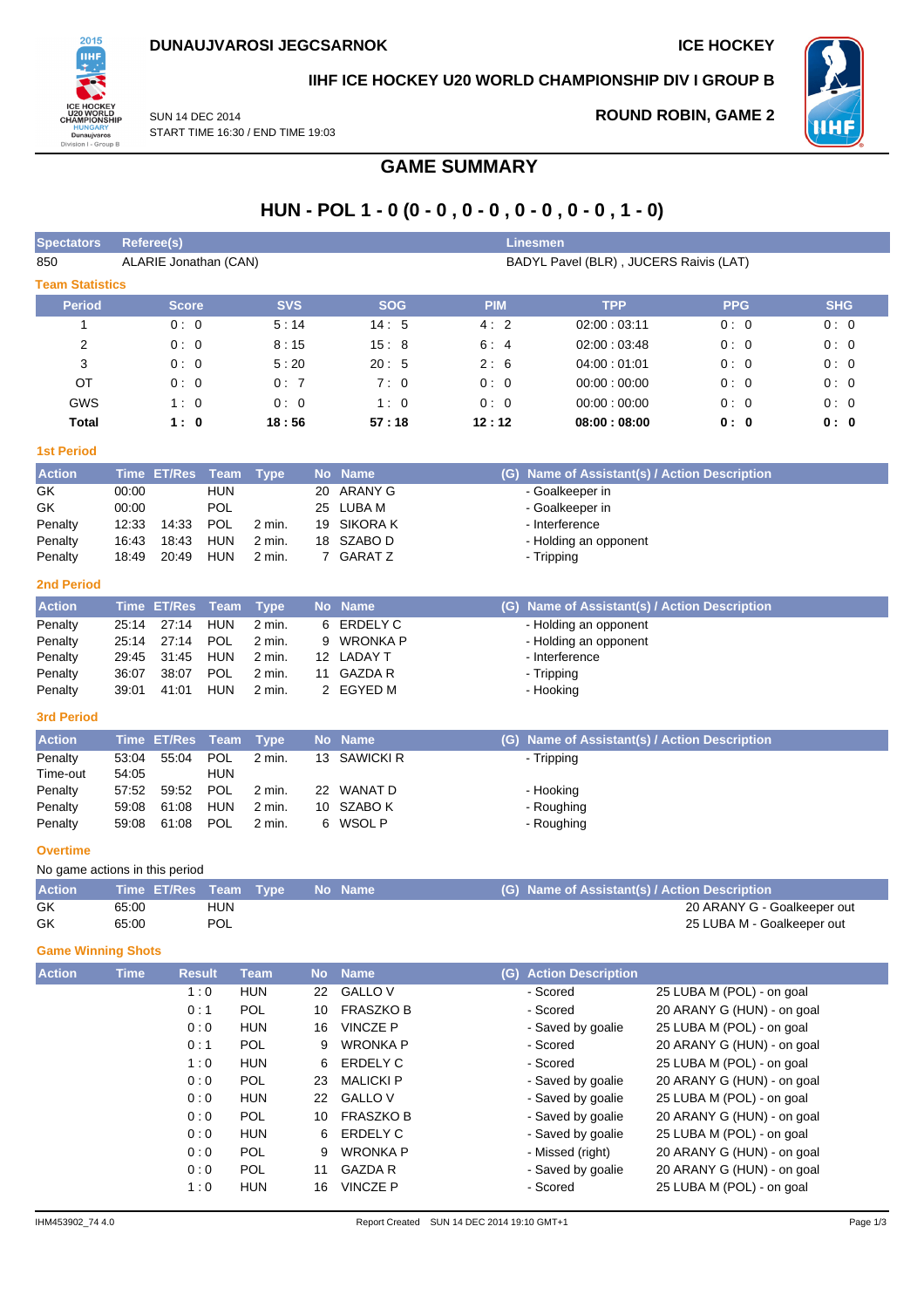# **DUNAUJVAROSI JEGCSARNOK ICE HOCKEY**



2015

# **IIHF ICE HOCKEY U20 WORLD CHAMPIONSHIP DIV I GROUP B**



**ROUND ROBIN, GAME 2**

SUN 14 DEC 2014 START TIME 16:30 / END TIME 19:03

| <b>Action</b>             | Time ' | <b>Result</b> | ∖ Team <sup>∖</sup> | / No | <b>Name</b> | (G) Action Description |
|---------------------------|--------|---------------|---------------------|------|-------------|------------------------|
| GWG                       | 65:00  | 3:2           | <b>HUN</b>          | 16   | VINCZE P    | (1)                    |
| <b>Goalkeeper Records</b> |        |               |                     |      |             |                        |

### **Team : HUN - Hungary Team : POL - Poland**

| Mo Name \        | SOG | <b>SVS</b> | <b>MIP</b> | No Name         | <b>SOG</b> | <b>SVS</b> | <b>MIP</b> |
|------------------|-----|------------|------------|-----------------|------------|------------|------------|
| 20 ARANY Gergely | 18  | 18         | 65:00      | 25 LUBA Michael | 57         | 56         | 65:00      |
| KORNAKKER Daniel |     |            |            | KIELER Michal   |            |            |            |

### **Game Statistics**

| Team: HUN (red) |                            |   |          |          |                |                |          |          |        |                |                      |                |                |                |             |
|-----------------|----------------------------|---|----------|----------|----------------|----------------|----------|----------|--------|----------------|----------------------|----------------|----------------|----------------|-------------|
|                 | Head Coach: CHERNOMAZ Rich |   |          |          |                |                |          |          |        |                | <b>Shots on Goal</b> |                |                |                |             |
| <b>No Pos</b>   | <b>Name</b>                | G | A        | P        | <b>PIM</b>     | $FO+$          | FO-      | $FO+/-$  | FO%    |                | $\overline{2}$       | 3 <sup>2</sup> | <b>OT</b>      | <b>TS</b>      | $+/-$       |
| 6 F             | ERDELY Csanad +A           | 0 | $\Omega$ | $\Omega$ | 2              | 15             | 5        | 10       | 75.00  | 1              | 2                    | 0              | 0              | 3              | 0           |
| 10 F            | SZABO Krisztian            | 0 | 0        | 0        | 2              | 0              | 0        | $\Omega$ | 0.00   | 1              | $\Omega$             | 0              | $\Omega$       |                | $\mathbf 0$ |
| 14 D            | <b>HRUBY Gellert</b>       | 0 | 0        | 0        | 0              | 0              | 0        | 0        | 0.00   | 0              | 0                    | $\Omega$       | 0              | 0              | $\mathbf 0$ |
| 15 D            | <b>SZALLER Mark</b>        | 0 | $\Omega$ | 0        | 0              | 0              | 0        | 0        | 0.00   | 1              |                      | 0              | $\overline{2}$ | 4              | 0           |
| 16 F            | <b>VINCZE Peter</b>        | 1 | 0        |          | 0              | 2              |          | 1        | 66.67  | 1              |                      | 2              | 3              | $\overline{7}$ | 0           |
| 5 D             | <b>STIPSICZ Bence</b>      | 0 | $\Omega$ | 0        | 0              | 0              | 0        | 0        | 0.00   | 0              | 0                    | 1              | 0              |                | 0           |
| F<br>9          | KOCSIS Ferenc +C           | 0 | $\Omega$ | 0        | 0              | 8              | 7        | 1        | 53.33  | 0              | 0                    |                | 0              | 1              | $\mathbf 0$ |
| 12 D            | <b>LADAY Tamas</b>         | 0 | $\Omega$ | 0        | $\overline{2}$ | 0              | $\Omega$ | $\Omega$ | 0.00   |                |                      | $\Omega$       | 0              | 2              | $\mathbf 0$ |
| F<br>21         | <b>KERESZTURY Erik</b>     | 0 | $\Omega$ | $\Omega$ | $\Omega$       | 1              | 0        | 1        | 100.00 | 1              |                      | 3              | $\Omega$       | 5              | $\mathbf 0$ |
| 22 F            | GALLO Vilmos +A            | 0 | $\Omega$ | $\Omega$ | $\Omega$       | $\overline{7}$ | 4        | 3        | 63.64  | $\overline{2}$ | 4                    | 4              | 1              | 11             | 0           |
| 2 F             | <b>EGYED Mark</b>          | 0 | $\Omega$ | $\Omega$ | 2              |                | 3        | $-2$     | 25.00  | 0              |                      | 2              | $\Omega$       | 3              | 0           |
| 3 F             | <b>REISZ Aron</b>          | 0 | 0        | $\Omega$ | 0              | 9              | 4        | 5        | 69.23  | 2              | 0                    | 3              | 1              | 6              | 0           |
| 7 D             | <b>GARAT Zsombor</b>       | 0 | $\Omega$ | 0        | 2              | 0              | 0        | $\Omega$ | 0.00   | 1              | 0                    | 0              | 0              | 1              | 0           |
| F<br>8          | <b>TERBOCS Istvan</b>      | 0 | 0        | 0        | 0              | 1              |          | $\Omega$ | 50.00  | 1              | 0                    | 2              | $\mathbf 0$    | 3              | $\mathbf 0$ |
| 18 F            | <b>SZABO Daniel</b>        | 0 | $\Omega$ | 0        | $\overline{2}$ | $\mathbf 0$    | $\Omega$ | $\Omega$ | 0.00   | $\mathbf 0$    |                      | $\Omega$       | $\mathbf 0$    |                | $\mathbf 0$ |
| 4 F             | <b>SCHMAL Kristof</b>      | 0 | 0        | 0        | 0              | 0              | 0        | 0        | 0.00   | 1              | 1                    | 0              | 0              | 2              | 0           |
| F<br>11         | <b>MAZZAG Daniel</b>       | 0 | $\Omega$ | $\Omega$ | 0              | 2              | 3        | -1       | 40.00  | 0              |                      | 2              | 0              | 3              | 0           |
| F<br>13         | <b>HAMVAI Szilard</b>      | 0 | $\Omega$ | 0        | $\Omega$       | 2              | 2        | 0        | 50.00  | 0              |                      | 0              | $\Omega$       |                | 0           |
| 23 D            | <b>VOKLA Roland</b>        | 0 | $\Omega$ | 0        | 0              | 0              | $\Omega$ | $\Omega$ | 0.00   | 0              | 0                    | 0              | 1              |                | $\mathbf 0$ |
| 24 F            | <b>TOTH Richard</b>        | 0 | 0        | 0        | 0              | $\mathbf 0$    | $\Omega$ | $\Omega$ | 0.00   | 1              | 0                    | 0              | $\mathbf 0$    | 1              | $\mathbf 0$ |
| <b>GK</b><br>1  | <b>KORNAKKER Daniel</b>    | 0 | 0        | 0        | 0              |                |          |          |        | 0              | 0                    | 0              | 0              | 0              |             |
| 20 GK           | ARANY Gergely (BP)         | 0 | 0        | 0        | 0              |                |          |          |        | 0              | 0                    | 0              | 0              | 0              |             |
| <b>Total</b>    |                            | 1 | $\bf{0}$ |          | 12             | 48             | 30       | 18       | 61.54  | 14             | 15                   | 20             | 8              | 57             |             |

### **Team : POL (white)**

| ⊺eam : POL (white)             |                                                                                                                                                                                                                                                       |             |                    |                                |                            |                              |                                                     |                                |                                                                  |                                 |                  |                  |                                   |                                         |
|--------------------------------|-------------------------------------------------------------------------------------------------------------------------------------------------------------------------------------------------------------------------------------------------------|-------------|--------------------|--------------------------------|----------------------------|------------------------------|-----------------------------------------------------|--------------------------------|------------------------------------------------------------------|---------------------------------|------------------|------------------|-----------------------------------|-----------------------------------------|
| Head Coach: JOHANSSON Torbjorn |                                                                                                                                                                                                                                                       |             |                    |                                |                            |                              |                                                     |                                |                                                                  |                                 |                  |                  |                                   |                                         |
| <b>Name</b>                    | G                                                                                                                                                                                                                                                     | A           | P                  | <b>PIM</b>                     | FO+                        | FO-                          | $FO+/-$                                             | FO%                            |                                                                  | $\overline{2}$                  | 3                | OT               | <b>TS</b>                         | $+/-$                                   |
| WRONKA Patryk +C               | 0                                                                                                                                                                                                                                                     | 0           | 0                  | 2                              | 1                          | 3                            | $-2$                                                | 25.00                          | 2                                                                | 0                               |                  | 0                | 3                                 | 0                                       |
| <b>GAZDA Remigiusz</b>         | 0                                                                                                                                                                                                                                                     | 0           | 0                  | 2                              | 0                          |                              | $-1$                                                | 0.00                           | 0                                                                | 0                               | 0                | 0                | 0                                 | 0                                       |
| SAWICKI Radoslaw +A            | 0                                                                                                                                                                                                                                                     | $\Omega$    | 0                  | 2                              | 10                         | 12                           | $-2$                                                | 45.45                          | 2                                                                | $\Omega$                        |                  | 0                | 3                                 | 0                                       |
| <b>NAHUNKO Dominik</b>         | 0                                                                                                                                                                                                                                                     | 0           | 0                  | $\Omega$                       | 0                          | $\Omega$                     | $\Omega$                                            | 0.00                           | 0                                                                | 2                               | 0                | 0                | $\overline{2}$                    | 0                                       |
| <b>JASKIEWICZ Oskar</b>        | 0                                                                                                                                                                                                                                                     | 0           | 0                  | 0                              | 0                          | 0                            | 0                                                   | 0.00                           | 0                                                                |                                 | 0                | 0                |                                   | 0                                       |
| <b>KRAWCZYK Oskar</b>          | 0                                                                                                                                                                                                                                                     | 0           | 0                  | 0                              | 0                          | 0                            | 0                                                   | 0.00                           | 0                                                                | 0                               | 0                | 0                | 0                                 | 0                                       |
|                                | 0                                                                                                                                                                                                                                                     | $\Omega$    | 0                  | 0                              | 0                          | 0                            | 0                                                   | 0.00                           | 0                                                                | 0                               | 0                | 0                | 0                                 | 0                                       |
|                                | 0                                                                                                                                                                                                                                                     | 0           | 0                  | 0                              | 0                          | 0                            | 0                                                   | 0.00                           |                                                                  | 2                               | 0                | 0                | 3                                 | 0                                       |
|                                | 0                                                                                                                                                                                                                                                     | $\Omega$    | 0                  | $\Omega$                       | 0                          | $\Omega$                     | $\Omega$                                            | 0.00                           | 0                                                                |                                 |                  | 0                |                                   | 0                                       |
| <b>KRZEMIEN Lukasz</b>         | 0                                                                                                                                                                                                                                                     | 0           | 0                  | 0                              | 11                         | 16                           | $-5$                                                | 40.74                          | 0                                                                | $\Omega$                        | 0                | 0                | 0                                 | 0                                       |
| <b>WSOL Patryk</b>             | 0                                                                                                                                                                                                                                                     | 0           | 0                  | 2                              | 0                          | 0                            | 0                                                   | 0.00                           | 0                                                                | 0                               | 0                | 0                | 0                                 | 0                                       |
|                                | 0                                                                                                                                                                                                                                                     | $\Omega$    | $\Omega$           |                                | 0                          | 0                            | 0                                                   |                                |                                                                  | 0                               |                  | 0                |                                   | 0                                       |
|                                | 0                                                                                                                                                                                                                                                     | $\Omega$    |                    | 0                              |                            |                              |                                                     |                                |                                                                  |                                 |                  |                  |                                   | 0                                       |
|                                | 0                                                                                                                                                                                                                                                     |             |                    |                                |                            |                              |                                                     |                                |                                                                  |                                 |                  |                  |                                   | 0                                       |
|                                |                                                                                                                                                                                                                                                       | 0           | 0                  |                                |                            |                              | $\Omega$                                            |                                |                                                                  |                                 | 0                | 0                | 1                                 | 0                                       |
| <b>KAFEL Mateusz</b>           | 0                                                                                                                                                                                                                                                     | 0           | 0                  | 0                              | 0                          | $\Omega$                     | 0                                                   | 0.00                           | 0                                                                | 0                               | 0                | 0                | 0                                 | 0                                       |
|                                |                                                                                                                                                                                                                                                       |             |                    |                                |                            |                              |                                                     |                                |                                                                  |                                 |                  |                  |                                   | 0                                       |
|                                | 0                                                                                                                                                                                                                                                     | 0           | 0                  | 0                              |                            |                              | 1                                                   |                                |                                                                  |                                 |                  | 0                |                                   | 0                                       |
|                                |                                                                                                                                                                                                                                                       |             |                    |                                |                            |                              |                                                     |                                |                                                                  |                                 |                  |                  |                                   | 0                                       |
|                                | 0                                                                                                                                                                                                                                                     | 0           | 0                  |                                | 0                          |                              | $\Omega$                                            |                                | 0                                                                | 0                               | 0                | 0                | 0                                 | 0                                       |
|                                | <b>HORZELSKI Marcin</b><br>KISIELEWSKI Karol<br>FRASZKO Bartosz<br><b>MUSIOL Dawid</b><br><b>WASINSKI Karol</b><br><b>WANAT Dariusz</b><br><b>MALICKI Patryk</b><br>JAWORSKI Jakub +A<br><b>GOSCINSKI Mateusz</b><br>SKRODZIUK Szymon<br>SIKORA Kamil | 0<br>0<br>0 | 0<br>$\Omega$<br>0 | $\Omega$<br>0<br>$\Omega$<br>0 | 0<br>2<br>0<br>0<br>0<br>2 | 2<br>5<br>0<br>$\Omega$<br>0 | 8<br>6<br>0<br>$\Omega$<br>0<br>$\overline{2}$<br>0 | -6<br>$-1$<br>$\Omega$<br>$-2$ | 0.00<br>20.00<br>45.45<br>0.00<br>0.00<br>100.00<br>0.00<br>0.00 | 0<br>0<br>0<br>0<br>0<br>0<br>0 | 0<br>0<br>0<br>0 | 0<br>0<br>0<br>0 | Shots on Goal<br>0<br>0<br>0<br>0 | $\overline{2}$<br>2<br>0<br>0<br>0<br>0 |